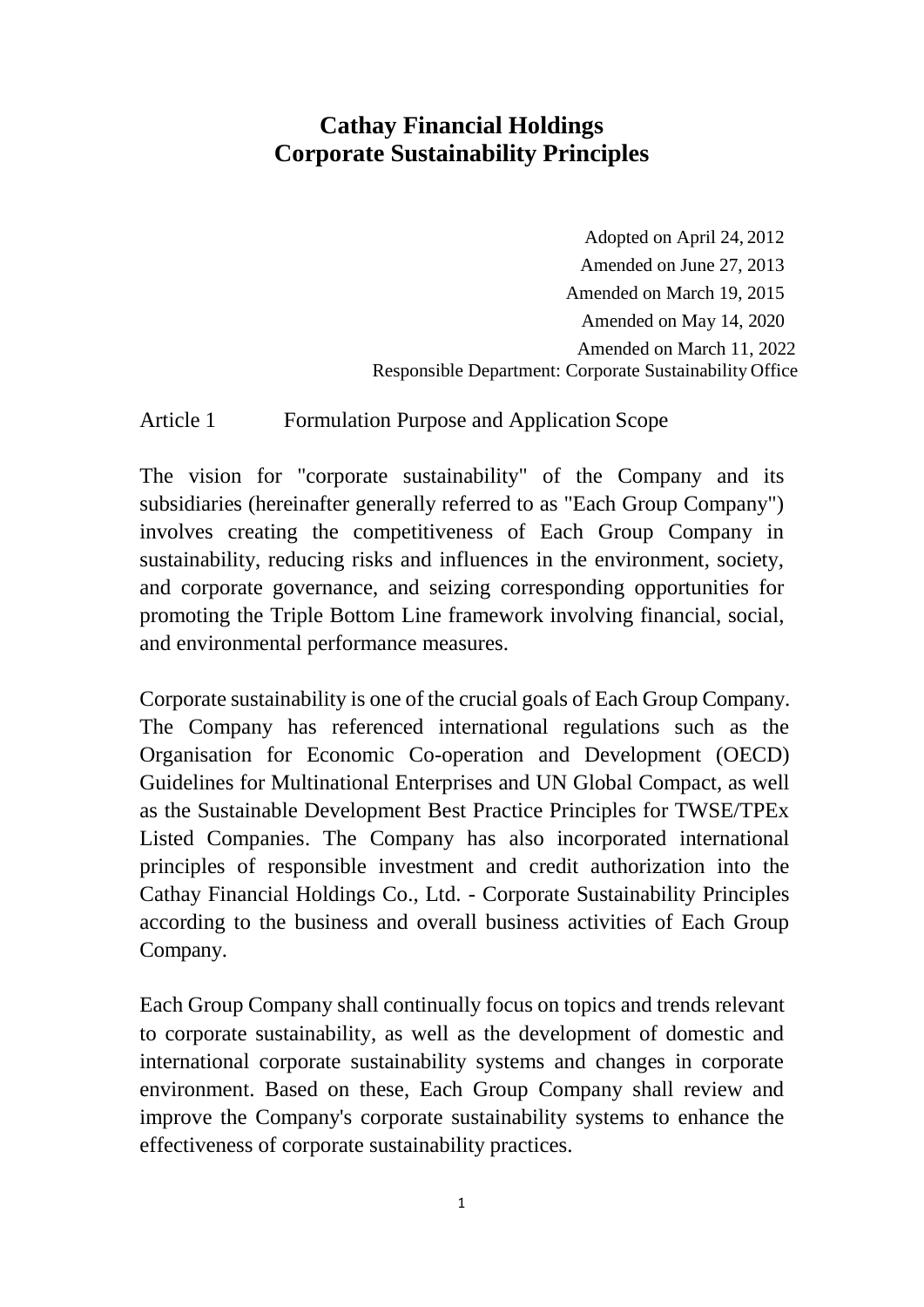## Article 2 Principles of Corporate Sustainability Practices

Each Group Company shall undertake to adhere to the business value of integrity, accountability, and creativity, and to provide financial products and services in a speedy and conscientious way. Each Group Company shall adopt a positive and responsible attitude when interacting with its stakeholders, practice corporate sustainability according to the following principles, and establish reward and penalty assessments based on needs of the implementation of corporate sustainability:

- 1. Mitigate environmental, social, and corporate governance risks.
- 2. Seize environmental, social, and corporate governance opportunities.
- 3. Fully implement the corporate governance.
- 4. Develop a sustainable environment.
- 5. Increase social prosperity.
- 6. Strengthen the disclosure of information regarding the environment, society, and corporate governance.
- 7. Extend the influence of value chain.
- Article 3 Stakeholder Engagement

Each Group Company shall implement the core value of accountability, protect the rights and interests of stakeholders (including but not limited to customers, shareholders, employees, suppliers, joint-venture suppliers, media and the competent authority, etc.), appropriately identify and communicate with stakeholders to understand their reasonable needs and expectations, and adequately adjust the internal mechanisms. While Each Group Company is pursuing sustainable development and profits, it shall assess ESG risks associated with its operations based on the principle of materiality, and establish related management policies or strategies.

### Article 4 Corporate Sustainability Committee

To perfect the centralized management of corporate sustainability, the Company shall establish a "Corporate Sustainability Committee" (hereinafter referred to as "the Committee") affiliated with the Board of Directors, propose the mission and vision of corporate sustainability, and formulate corporate sustainability-related systems or management guidelines. Matters related to the Committee shall be supervised a single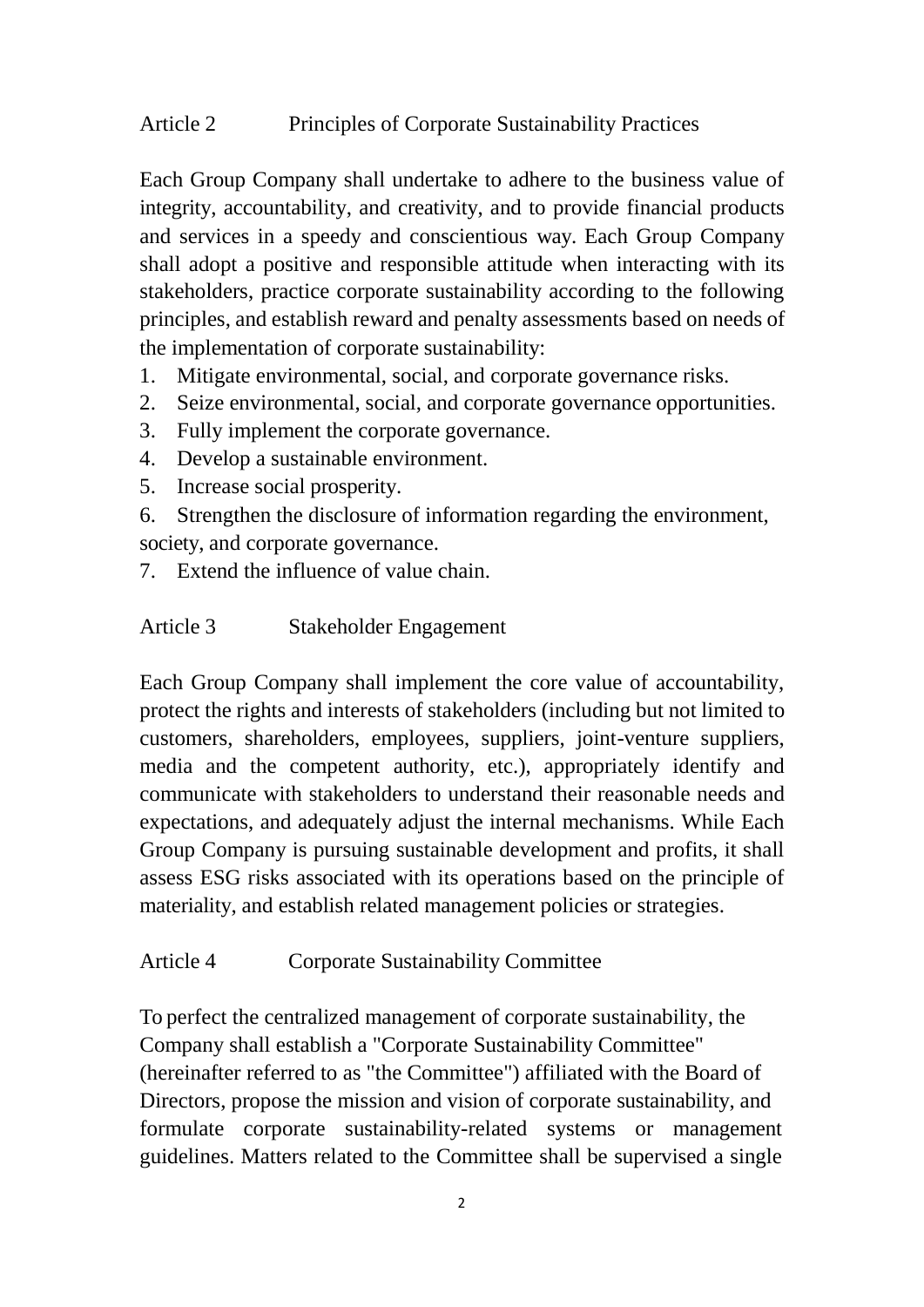independent director, and the committee members shall comprise highlevel managers of Each Group Company who shall formulate corporate sustainability policies for Each Group Company and supervise the implementation of such policies in Each Group Company. The operating procedures and relevant responsible person shall be clearly defined. Special teams may be organized, where necessary. The Board of Directors shall review and approve the committee organizational rules before its implementation. The same procedures shall apply when making amendments.

The Public Relations Department of the Company shall act as the head secretariat office of the Committee, which shall be responsible for general affairs of the Committee and shall report crucial matters pertaining to the Committee to the Board of Directors on a six months basis. The Company director shall abide by the Sustainable Development Best Practice Principles for TWSE/TPEx Listed Companies and assist in and supervise the corporate sustainability practices of Each Group Company, ensure the implementation of corporate sustainability policies, and engage in the disclosure of information relating to corporate sustainability.

# Article 5 Responsible Investment and Sustainable Development

The Company shall consider the maximum long-term benefits and pursue its own benefits and growth to mitigate the risks generated from the environment, society, and corporate governance and to support relevant industries in promoting social transformation.

Each Group Company shall formulate related policies for the development of corporate sustainability in accordance with its business attributes, financial sustainability principles such as the Principles for Responsible Investment, the Equator Principles, the Principle for Sustainable Insurance, the Principles for Responsible Banking, and relevant policies.

### Article 6 Development of Sustainable Products and Services

To seize future business opportunities, Each Group Company shall assist the entire society in realizing sustainable governance, carbon reduction and environmental conservation, and social prosperity. Each subsidiary shall identify and help employees understand key topics, prevent various types of risks that may disrupt business operations and mitigate the effect of such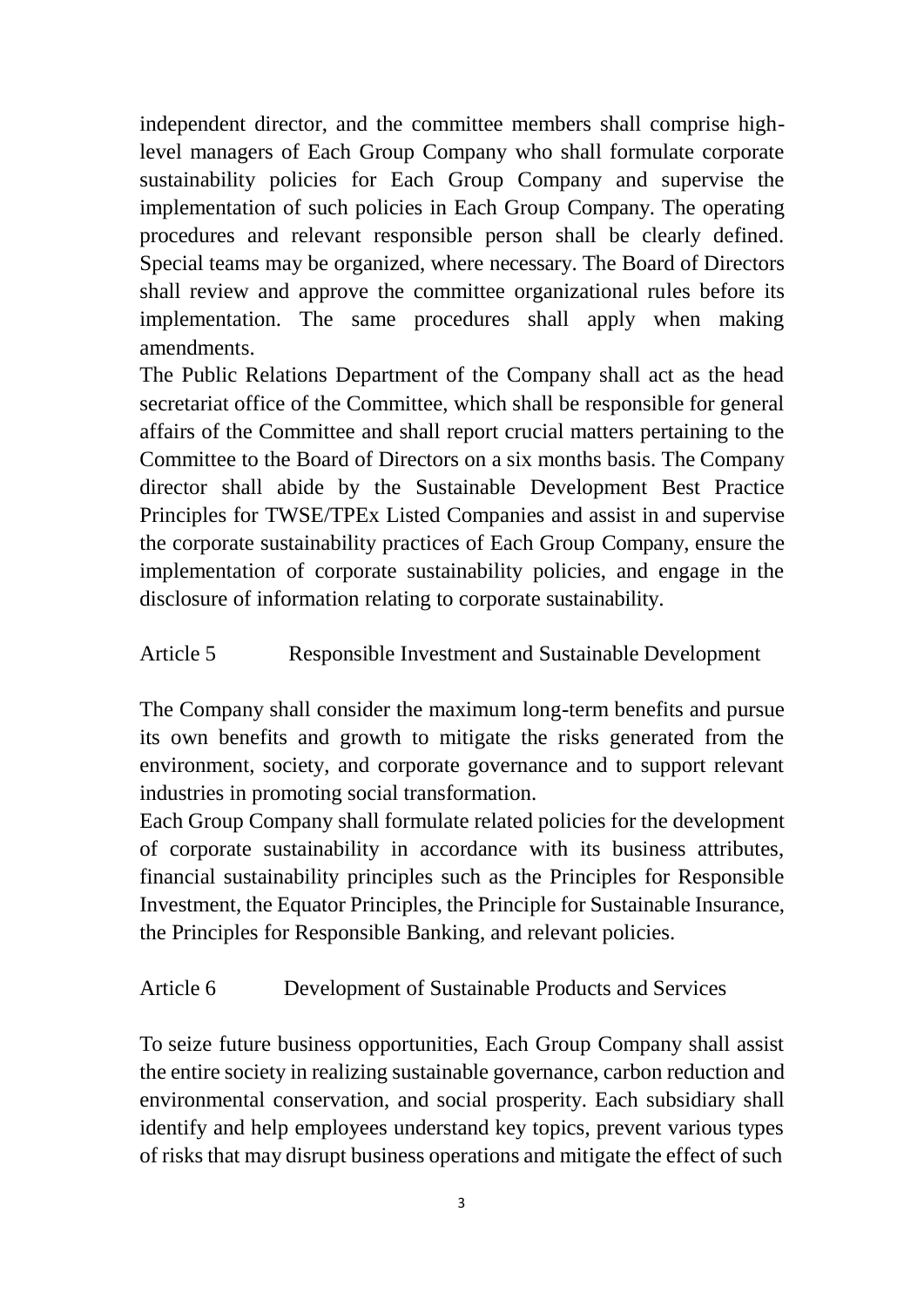risks on consumers and the society, develop relevant products and services, and promote and educate the concept of sustainable consumption across to consumers, to ultimately achieve multiple beneficial outcomes.

# Article 7 Fair Competition and Combating Bribery

To ensure a sound development of corporate governance, the Company shall comply with the Corporate Governance Best Practice Principles for TWSE/GTSM-Listed Companies and the Ethical Corporate Management Best Practice Principles for TWSE/GTSM-Listed Companies, avoid participating in any unfair competition, fulfill tax obligations, establish suitable management systems and reporting mechanisms to combat bribery or corruption, and implement internal procedures for administering donation to external parties.

# Article 8 Green Operations Management

Each Group Company shall collect and assess the potential impact that business activities have on the environment as well as the risks imposed on the business in light of environmental changes, adhere to environmentrelated laws and regulations, reference international standard regulations, compile statistics on carbon emissions, water consumption, and waste recycling, strengthen environmental management system and preventive measures, and formulate concrete plans or action plans for carbon reduction, water conservation, and other waste management strategies, and periodically inspect the implementation and operation of such plans.

During the management and operation of its business, Each Group Company shall undertake various business activities such as procurement, operations, and services according to the following principles:

1. Properly utilizing various resources (energy and water) to improve business efficiency.

2. Maximizing the sustainable utilization of recycled resources, subject to that there is no violation against the relevant consumer information protection regulations.

3. Adopting products or services that exert minimal environmental impact, and assist in relevant technological developments.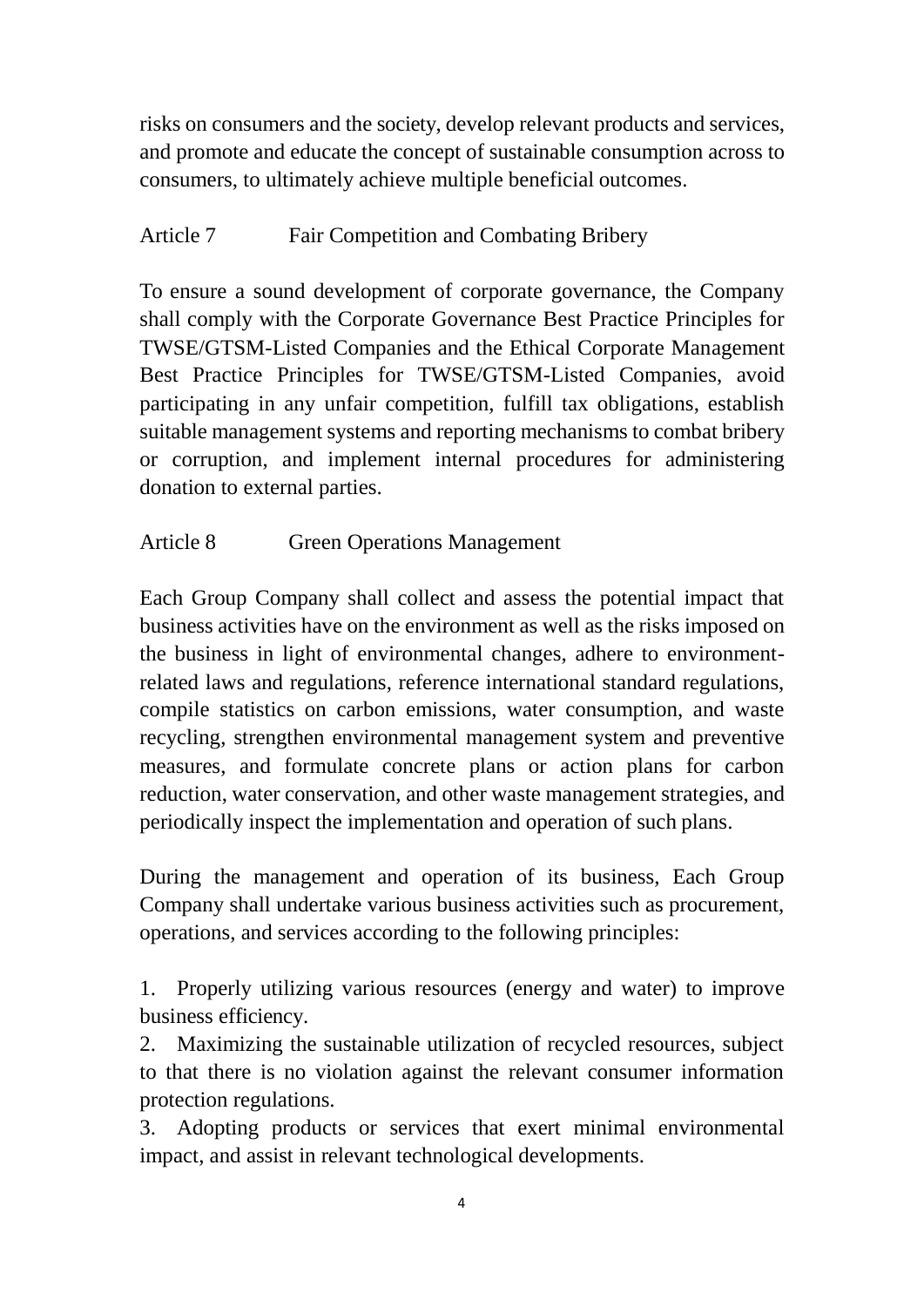4. Reducing the emission of pollutants and wastes, and ensuring proper treatment of wastes.

# Article 9 Coping Strategies in Response to Climate Changes

Each Group Company shall evaluate the potential risks and opportunities brought by climate change, as well as the effect of business activities on the climate, and formulate its climate change response strategy based on its business situation without affecting existing business processes, such as risk management.

Each Group Company shall adopt international and domestic universal standards or guidelines, compile GHG inventories for Each Group Company, disclose information on direct and indirect GHG emissions, and formulate carbon reduction management strategies. We will make the procurement of renewable energy, T-RECs, and carbon rights a part of our carbon reduction strategy, in order to reduce the impact of company operations on the environment and mitigate the impact of climate changes on company operations.

## Article 10 Safe and Healthy Working Environment

Each Group Company shall observe the relevant labor regulations to safeguard the lawful rights and interests of its employees. They should provide the employees with the information regarding the rights of workers under the labor laws of the country where the company operates, build up a safe and healthy working environment and conduct regular training on labor safety and health.

### Article 11 Labor Rights

Each Group Company shall respect the internationally recognized conventions for basic labor rights, and comply with the Sustainable Development Best Practice Principles for TWSE/TPEx Listed Companies and incorporate human rights topics into human resource policies, including the freedom of assembly and association, care for the less advantaged, restrictions on the employment of children labor, elimination of all forms of forced labor and elimination of employment discrimination, etc. Each Group Company shall not be involved in any activities which may harm the basic rights and interests of the workers. In addition, they shall confirm that there is not any inequality in the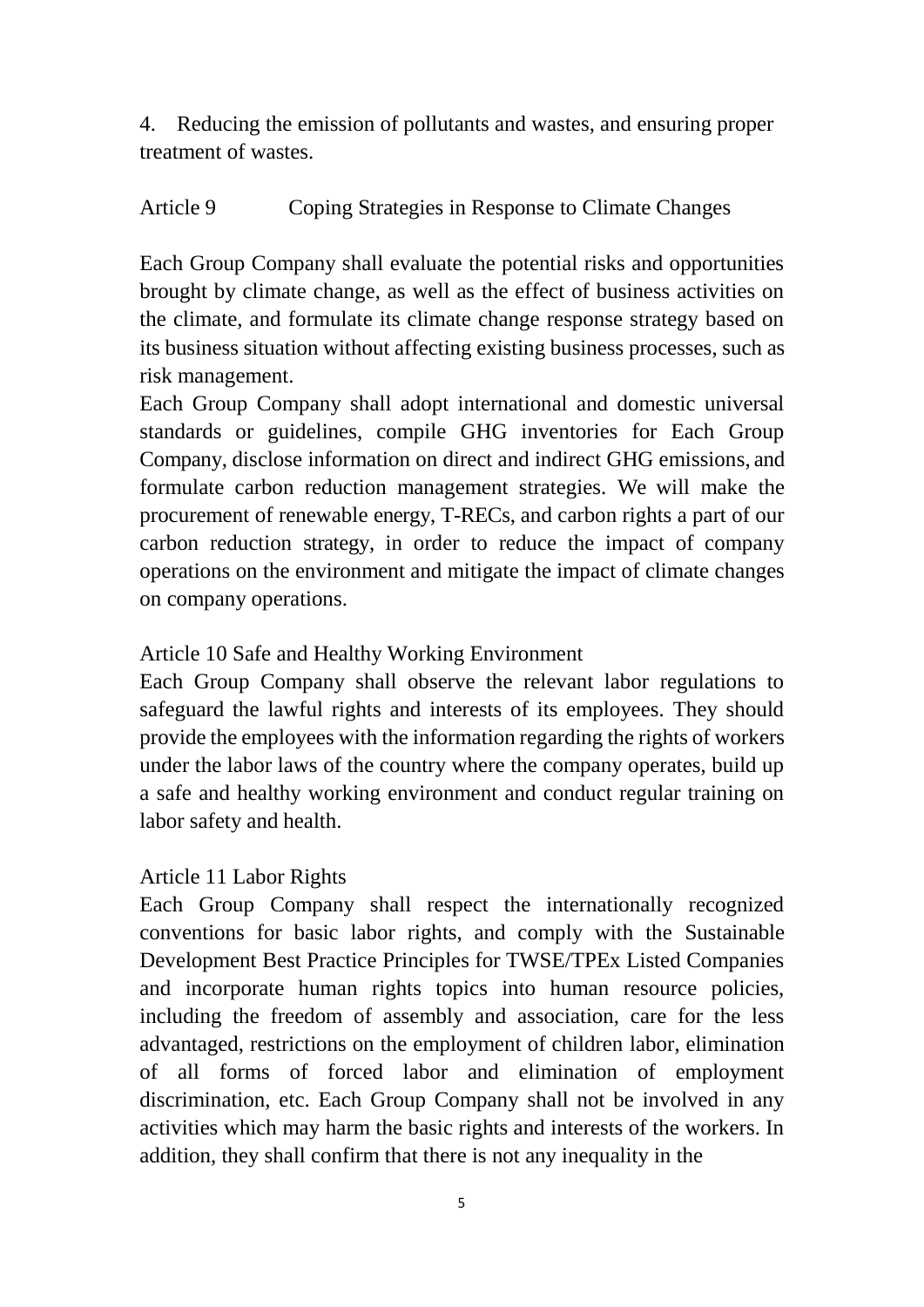company's employment policy, including gender, race, socioeconomic status, age, marriage and family status, etc. Each Group Company shall ensure full equality and fairness in its employment conditions, compensations and welfares, training, assessments, and promotion opportunities. Furthermore, they shall provide effective, appropriate complaint-filing mechanism and avoid and respond to matters endangering the rights of employees.

## Article 12 Career Development

Each Group Company shall create a good environment for employee development and establish effective training and development programs. They shall appropriately reflect the performance or outcomes of corporate businesses in employee compensation policies to recruit and retain human resources and encourage employees to plan organizational strategies that ensure the benefits of stakeholders.

Article 13 Employee Benefits and Communication

Each Group Company shall establish and implement reasonable employee benefit measures (including salaries, leave, and other benefits), and reflect business performance or results on employee salaries, so as to recruit, retain, and encourage human resources and achieve sustainable development.

Each Group Company shall build up regular communication channels with the employees so that they can access the information regarding the management and decision-making of the company and express their views. The purpose is to create a mutually beneficial relationship between the employer and the employees and a promising vision for the company. Each Group Company shall notify employees of critically influential changes in the business operations.

Article 14 Sustainability Training for Employees

Each Group Company shall engage their employees in environmental, social, and governance management. Where necessary, they shall establish designated units or personnel, strengthen corporate sustainability training for managements and employees to enhance their knowledge on the relationship between business operations and the environment, society, and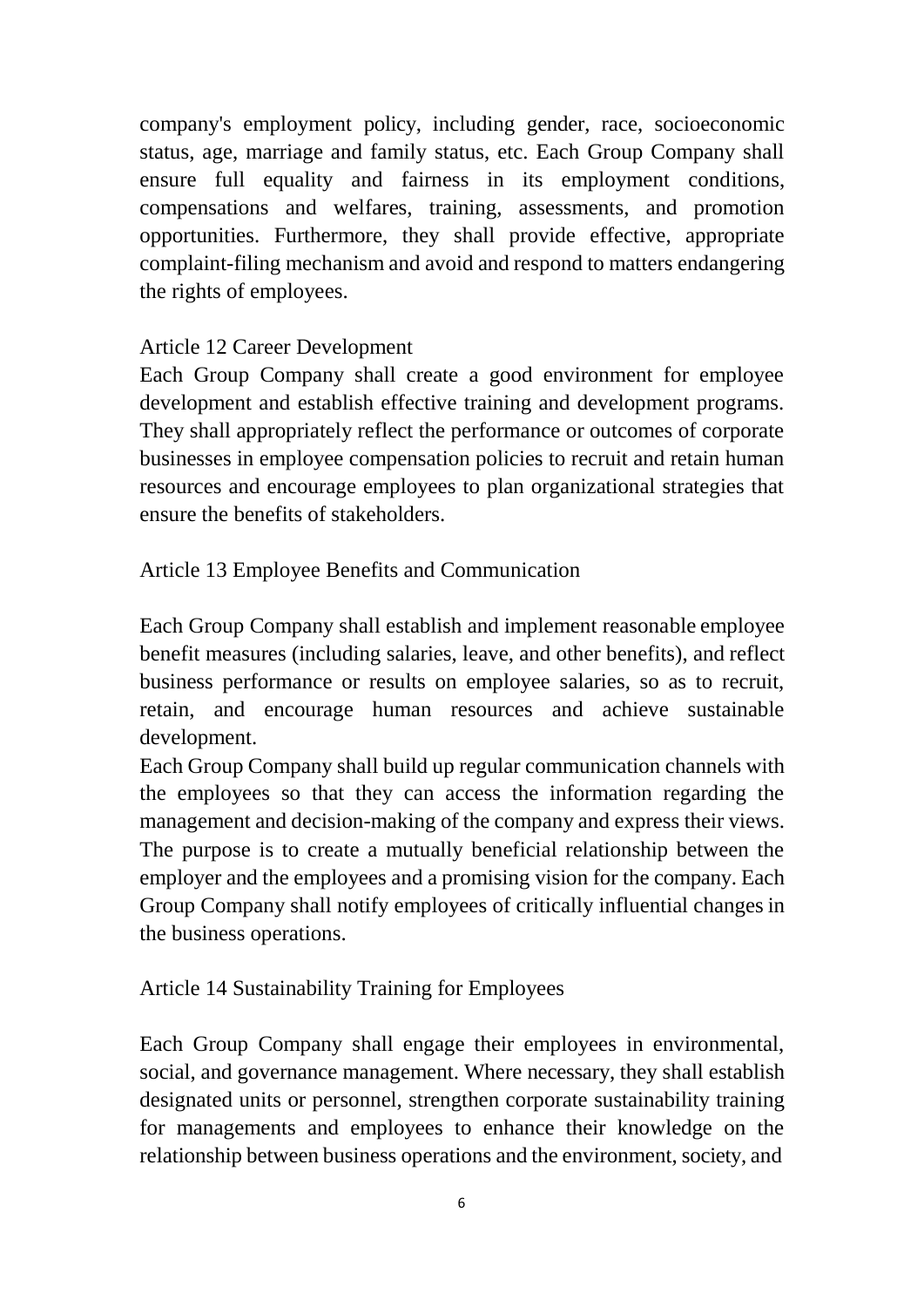governance. Each Group Company shall develop measurable goals according to the characteristics of the financial industry and regularly inspect the continuity and relevance of such goals.

## Article 15 Marketing Ethics

Each Group Company shall hold a responsible attitude toward the financial products offered and respect the relevant marketing ethics. They shall ensure the transparency of the marketing ethics and safety of the products, establish, publicize and implement the policies on consumer rights and interests, and ensure the good quality of their financial products and services and that they can meet the reasonable expectation for security in accordance with the technology or professional standards at the present stage.

When engaged in product and service marketing and labeling, Each Group Company shall observe the regulations stipulated in the Consumer Protection Law, the Financial Consumer Protection Act and the Fair Trade Act, etc., as well as the relevant international standards. They shall not be engaged in any activities involving deceptive or misleading behaviors, frauds, or other behaviors which may cause the loss of trust from consumers or damage to consumer interest.

Article 16 Consumer Complaints

Each Group Company shall, based on the requirements by law and by their supervisory authority, provide transparent and effective procedures to handle the consumer complaints against their products and services in a timely and unbiased manner, and also supervise conduct that may damage consumers' trust and consumer rights. They shall follow the relevant regulations by demonstrating sincere respect to consumer privacy and endeavoring to protect personal information obtained from consumers.

### Article 17 Vendors

The Company shall establish a sustainable procurement policy for supplier management, require suppliers to comply with regulations on environmental protection, occupational safety and health, and labor rights, and work together with suppliers to jointly fulfill CSR.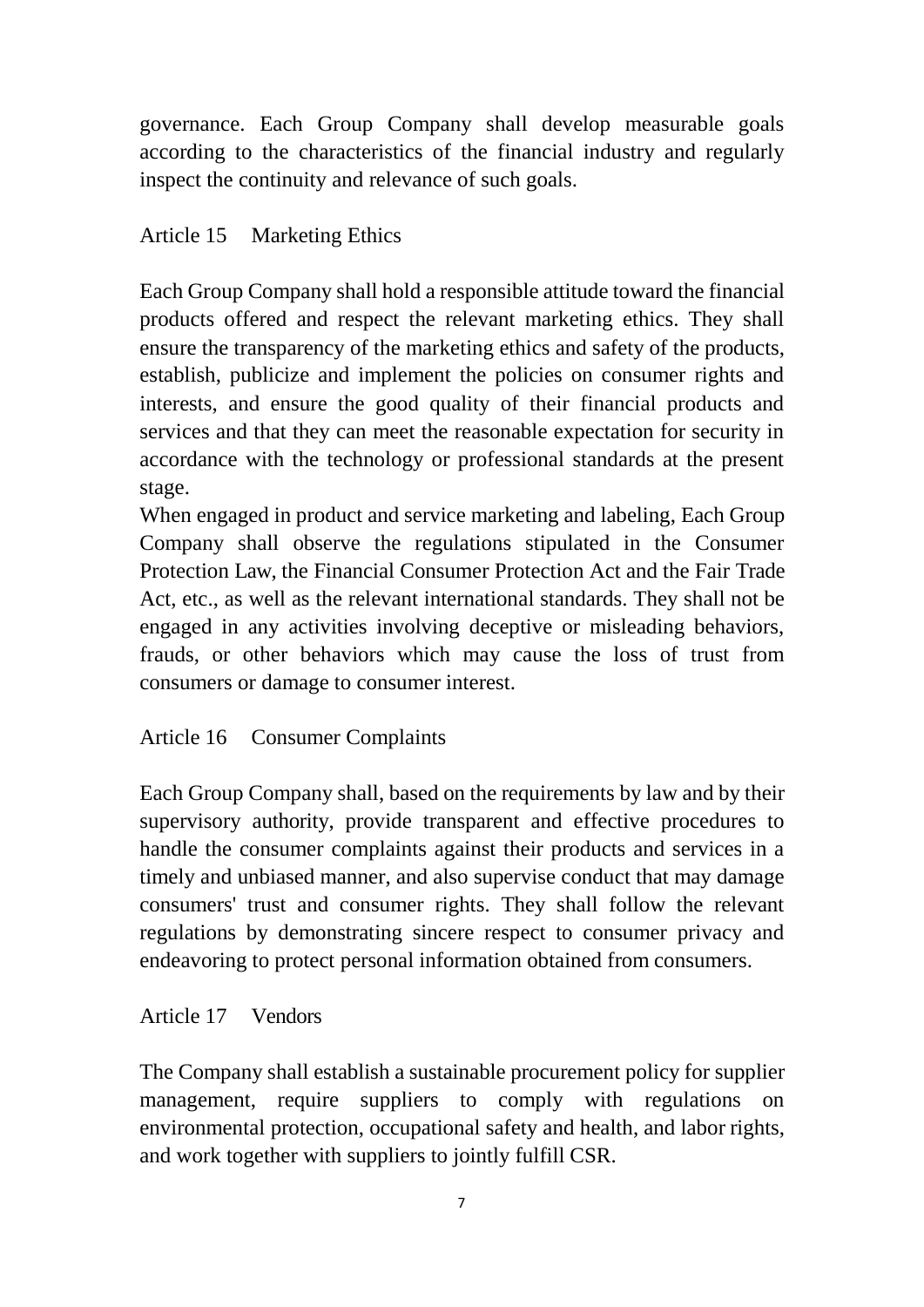Before Each Group Company engages in a business cooperation, it must evaluate if the supplier has any records of impacting the environment or society, and may perform due diligence in certain situations. Each Group Company shall select suppliers holding similar corporate sustainability concepts as strategic partners, and work together toward corporate sustainability. When Each Group Company signs a contract with its supplier, the content of the contract shall include corporate sustainability policies with which both parties must comply. When a supplier is found in violation of the policy, the company may terminate or rescind the contract at any time. Each Group Company shall regularly or irregularly engage its suppliers for the upstream and downstream value chain to achieve sustainable development.

### Article 18 Community Involvement

Each Group Company shall evaluate and manage the impact of the company's business on the community. Adequate manpower should be allocated to elevate the community identity of the company.

In order to support community development, Each Group Company may be engaged in activities including commercial events, in-kind donation, corporate volunteer services, or other professional services. Each Group Company may also participate in citizen organizations for community development or education, or related activities sponsored by charity organizations or the local government agencies.

Article 19 Information Transparency and Disclosure of Sustainability Performance

In order to improve its information transparency, the Company shall observe the relevant regulations and the Corporate Governance Best Practice Principles for TWSE/GTSM-Listed Companies, announce nonfinancial performance information disclosure reports, and set up and disclose corporate sustainability-related information on the company website.

The information content may be disclosed by following internationally recognized criteria or guidelines. The disclosed content shall fulfill international recognized requirements for balance, comparability, accuracy, timeliness, clarity, and reliability, etc. In addition, third-party confirmation